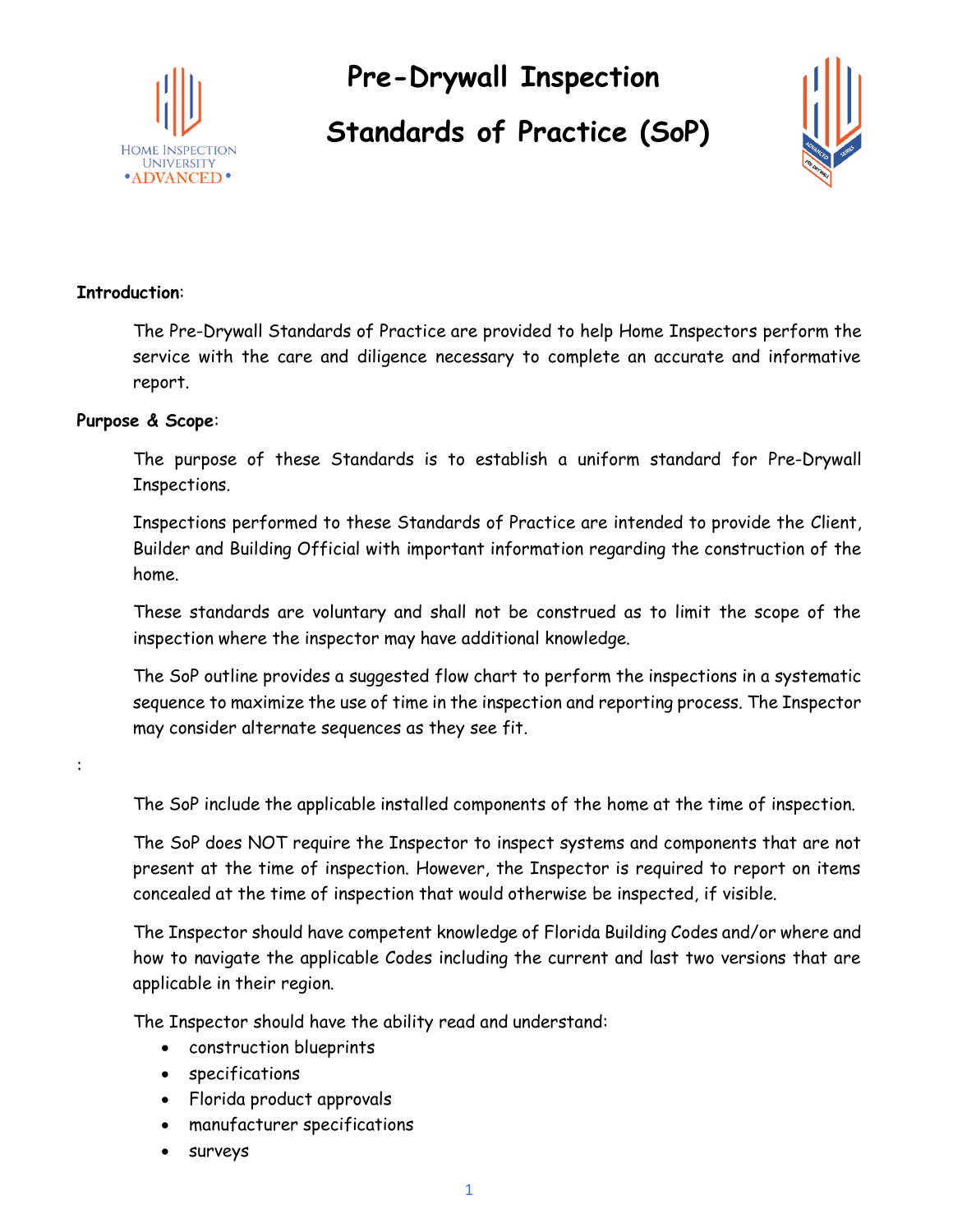- soil reports
- termite treatments
- general understanding of residential construction sequencing

The Inspector is NOT required to:

- 1. measure the size of any rooms;
- 2. measure rooms to determine if they are "square";
- 3. determine exact location of all electrical devices / fixtures;
- 4. verify all "Options" selected by Client are installed (unless specifically provided with a detailed list 24 hours prior to the inspection)
- 5. determine exact location of plumbing fixtures
- 6. inspect areas that are prohibited due to Builder restrictions

### **Author's Note:**

The 2020 FBC has several chapters that are "Reserved" and will not have specific information the inspector is looking for. The Codes do not get less restrictive over time. If the specific code section cannot be found in the current version, refer to the previous version and the section is still applicable.

The Builder is responsible for ALL systems and components related to the construction of the house. ALL deficiencies should be reported on for "correction" by the Builder. It is NOT the responsibility of the Inspector to identify which trade is responsible for the correction. The Builder is responsible to supervise and verify the work is installed in a good and workmanlike manner; in compliance with all local codes; compliant with the applicable Florida product approvals and manufacturer specifications.

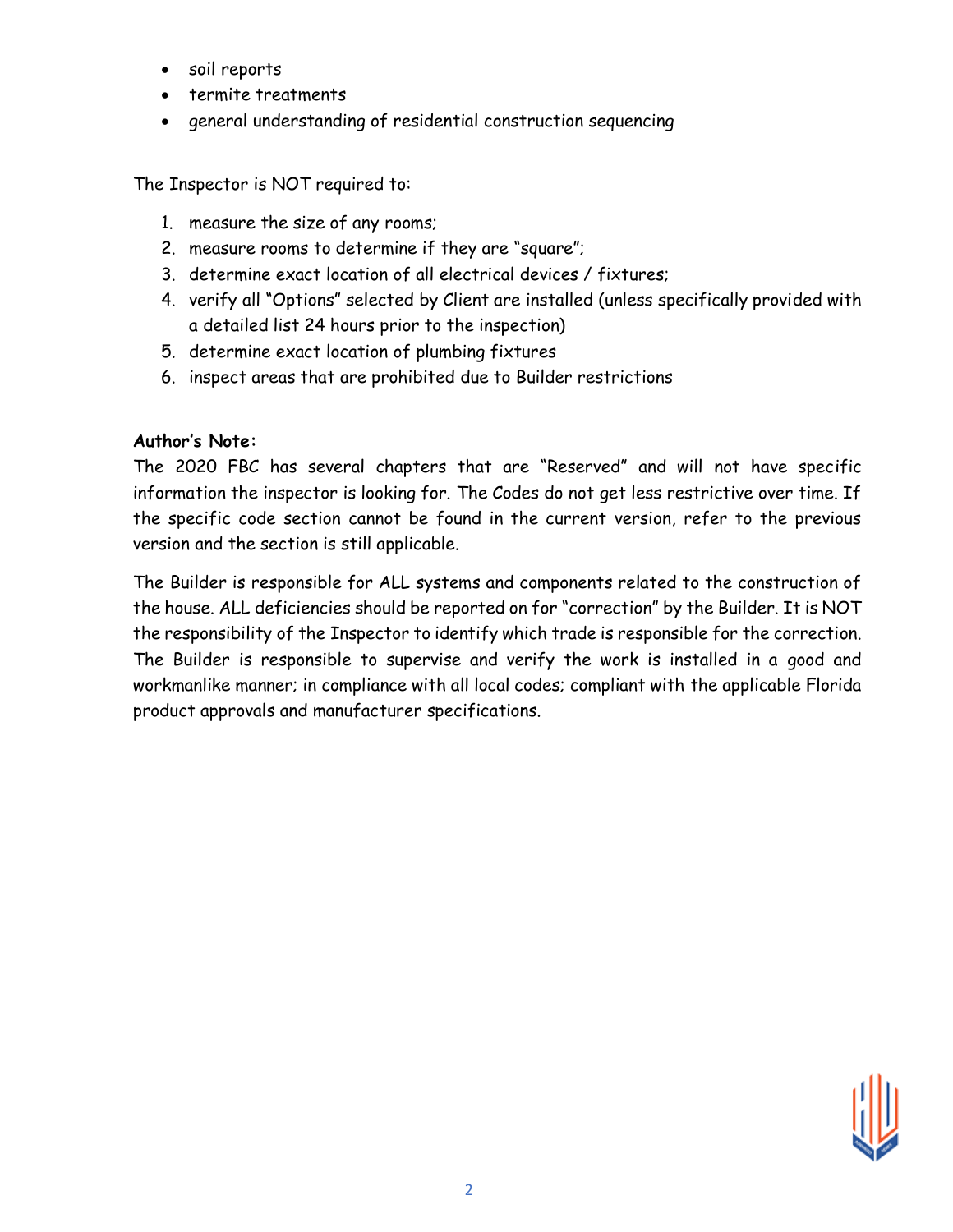The Inspector SHALL Inspect the:

Footings / Foundations / Concrete Slabs Exterior / Interior Load Bearing Walls Exterior / Interior Non Bearing Walls Exterior / Interior Steps / Stairs / Landings Interior backing / blocking for Cabinets and Installed Features Exterior Wall & Roof Sheathing Exterior House Wrap / Vapor Barriers Exterior Wire Lath / Stucco Exterior Siding Other Than Stucco Exterior Windows / Doors / Openings Exterior Grading Site Utilities Floor Framing Materials & Installation Roof Framing Materials & Installation Roof Dry-In & Flashings Roof Coverings / Penetrations / Attic Ventilation Plumbing Rough In / Tub Set Gas Piping Rough In HVAC Rough In Electrical Rough In

The Inspector is NOT required to enter or traverse areas that may be unsafe; inaccessible and/or dangerous in the opinion of the inspector.

The Inspector SHALL describe the methods used for inspecting the:

Exterior Wall Sheathing Roof Framing Roof Coverings

The Inspector SHALL report on the systems and components that are observed to be Non-Compliant with the Approved Construction documents.

The Inspector SHOULD provide a reference to the applicable Code in the pertinent section of the report for reference.

The Inspector SHOULD report on the presence of permits, prints and other documents.

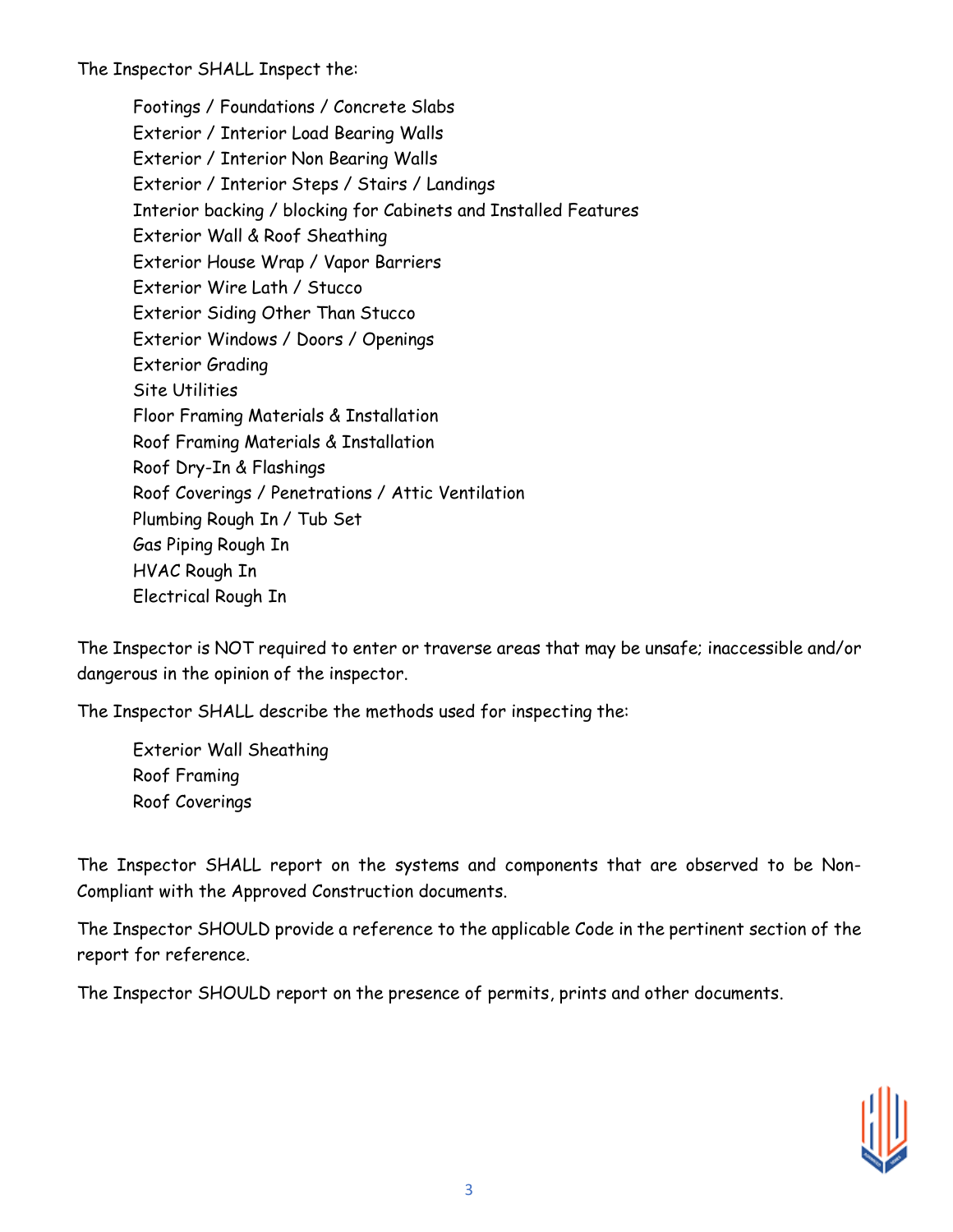#### **Inspection Scheduling:**

The Inspector is responsible for informing the Client of any Builder specific requirements such as licenses, insurance, access requirements, etc.

The Client is responsible to provide the Inspector with the applicable contact info for the Inspector to complete all necessary paperwork to perform the inspection in a timely manner.

#### **Author's Note:**

Often times, the client does not provide sufficient time to get required documents to the Builder. The inspector should have a copy of their GL & Work Comp Insurance; Auto Insurance; Licensing and Credentials printed and in their possession at all times when entering or traversing on a builder's lot.

Usually, the on-site construction manager will be the one who needs these documents. The sales rep is the one who usually doesn't know it is required.

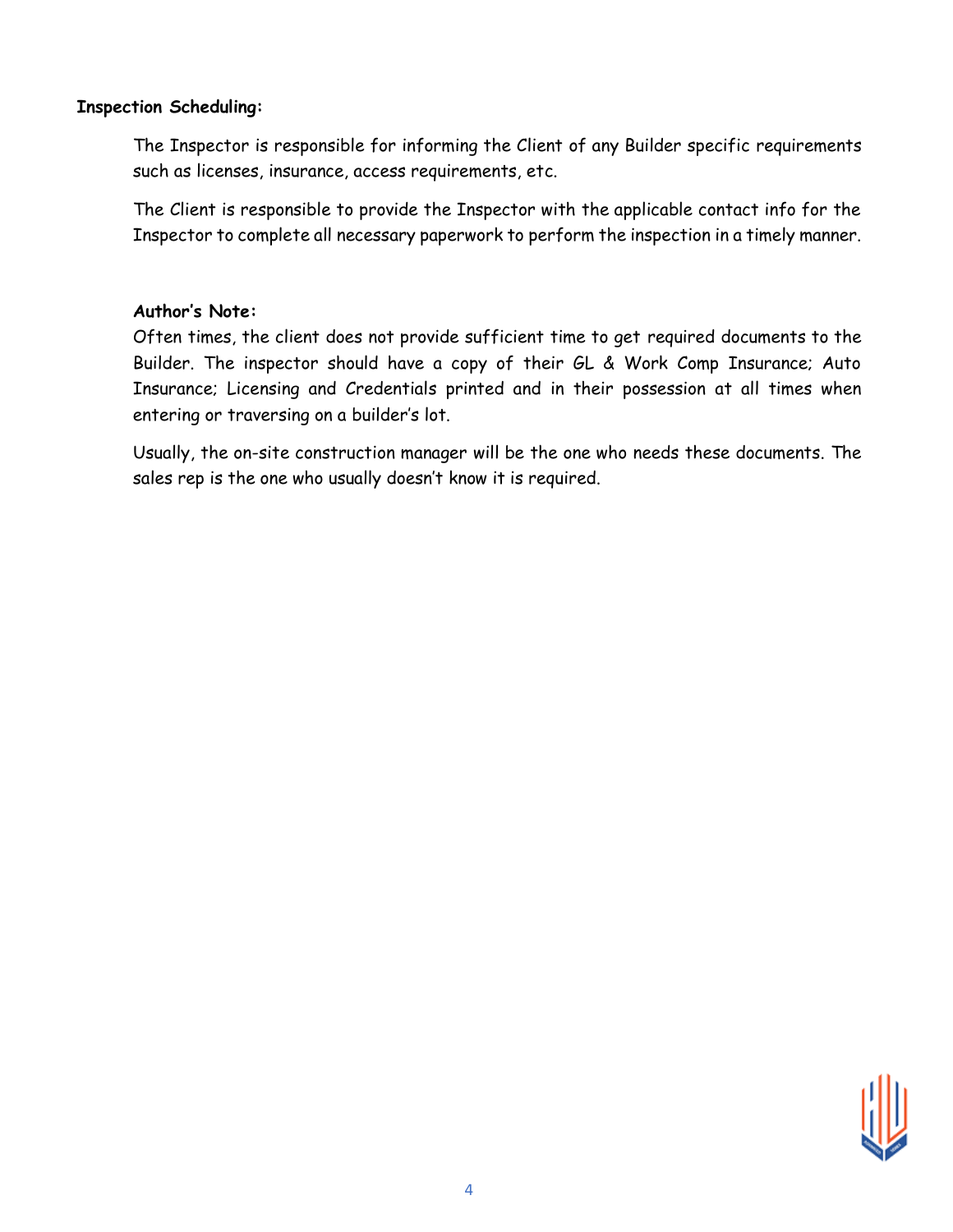Inspection Items & Method of Operation are provided in the report template:

# General Observations:

- 1. Upon arrival, the inspector should take an initial photo of the property from the street and then photos of all elevations.
- 2. Take photos of the:
	- a. Building Permit
	- b. Completed inspections (A 110.3)
	- c. Site survey (A107.2.6)
	- d. Termite Treatment notice (105.10)
	- e. Soil compaction reports
- 3. Plans are required to be on site at all times. The inspector should make every effort to obtain the plans prior to the inspection if possible.
	- a. If plans are available; take the necessary time to review the structural drawings / specs and make any notes to help with the inspection.
- 4. Enter to structure and do a general walk around, observe the overall stage of completion and status of the project.

# Footings / Foundations / Concrete Slabs FBC Chapter 4 & Parts of Chapter 5

- 1. Walk the interior of the house in a systematic pattern to observe the concrete slab.
	- a. Look for sawcuts in a pattern not to exceed  $12' \times 10'$  and a minimum of 1" deep.
	- b. If sawcuts are not present, refer to structural drawings and determine if the engineer has specified the slab has an alternate means to prevent cracking such as *fiber reinforcing or wire mesh.*
	- c. If sawcuts are present, verify the grid pattern and note any spider / random cracking.
	- d. Observe the concrete finish for alligatoring; excessive cracking; spalling; damage and/or issues that may affect the performance of floor coverings.
- 2. Describe the type of footings / foundations
- 3. Report any concerns observed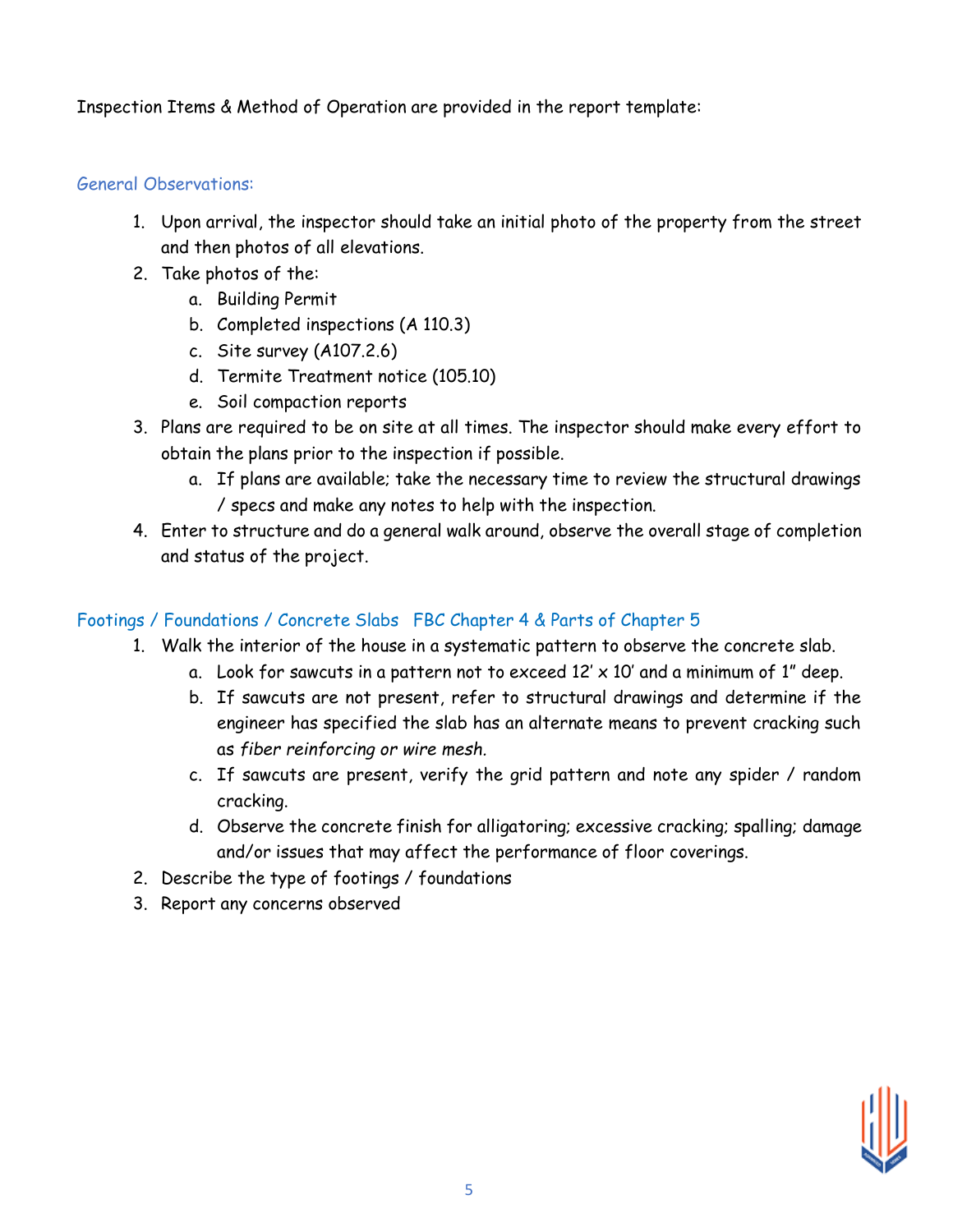# Exterior / Interior Load Bearing Walls FBC Chapter 6

- 1. Masonry Construction Exterior Walls should be inspected for any cracks between mortar joints; voids; damaged block units and the proper location of all the required filled cells / poured columns & beams.
	- a. Note any areas where any of the above issues have already occurred and include them in the report.
- 2. Wood Framed Exterior / Interior Walls
	- a. Inspect all load bearing walls for proper anchorage to the structural footings / foundations / masonry beams.
	- b. Verify the studs have full bearing on bottom sill plates.
	- c. Verify exterior wall sheathing for proper fastener spacing if visible.
		- i. Note the presence of house wrap that will obscure the inspection of exterior wall sheathing fasteners.
	- d. Verify stud groups have the proper fasteners installed in the correct pattern.
	- e. Verify all required hold downs / anchors are properly installed in accordance with the approved plans.
		- i. Refer to structural drawings for size, type and location of necessary hold downs, fasteners, etc.
	- f. Verify all necessary engineering is installed such as additional strongbacks, specific header sizes, metal connectors and bracing.
	- g. Describe the exterior wall types
	- h. Describe the floor structure
	- i. Note any concerns along with locations and photos in the report.
		- i. The inspector should include a photo of the specific location and detail from the approved construction plans in the report as reference.

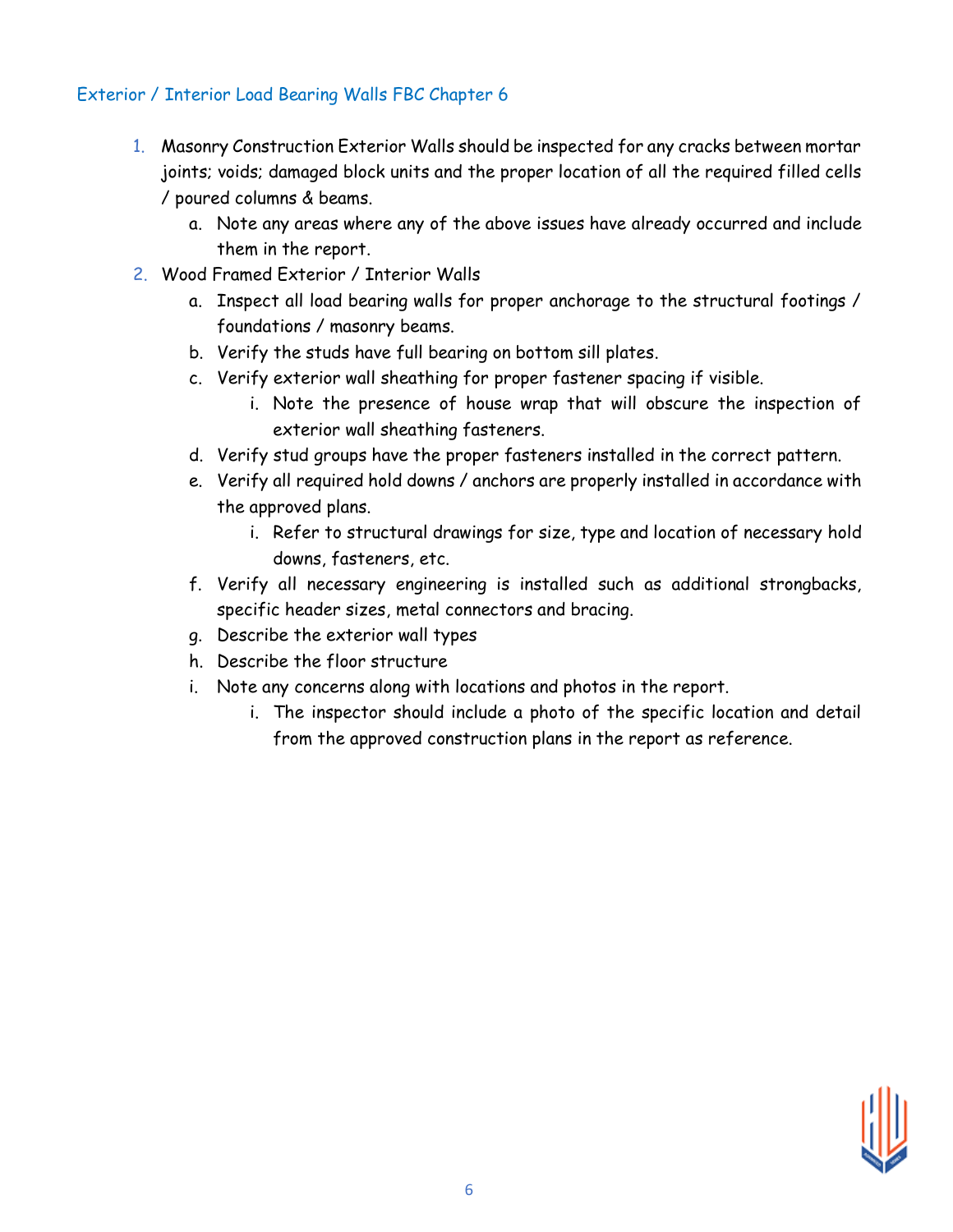# Exterior / Interior Non-Bearing Walls FBC Chapter 6

- 3. Interior non-bearing walls shall be inspected for structural integrity and compliance with the structural framing details for stud spacing.
	- a. The Inspector, at their discretion, can inspect walls to determine in any visible "bow" is present.
	- b. Note any concerns along with locations and photos in the report.

# Exterior Wall & Roof Sheathing FBC Chapter's 7 & 8

- c. Depending on the stage of construction, the wall and roof sheathing should be covered at the time of the Pre-Drywall inspection.
	- i. If any parts are visible, the Inspector should verify proper fastener size and spacing.
	- ii. A minimum 1/8" space between panels is required and the performance of the sheathing is critically dependent on the proper spacing. Minimum gaps are required for both horizontal and vertical panel edges.
	- iii. If no areas are visible the Inspector should note the sheathing could not be fully inspected.

## 4. Exterior House Wrap / Vapor Barriers FBC Chapter 7

- a. The house wrap should be installed and covered with a secondary layer to provide a drainage plane for moisture infiltration.
- b. Verify visible areas are installed and the applicable flashing is present at wall openings.
	- i. The Inspector should make every effort to fully inspect any installed house wrap and/or vapor barrier installation around any wall penetrations.

# 5. Exterior / Interior Steps / Stairs / Landings FBC Chapter 3

a. The Inspector shall measure any rough framing of stair treads and risers to confirm compliance with Code requirements and report any deficiencies.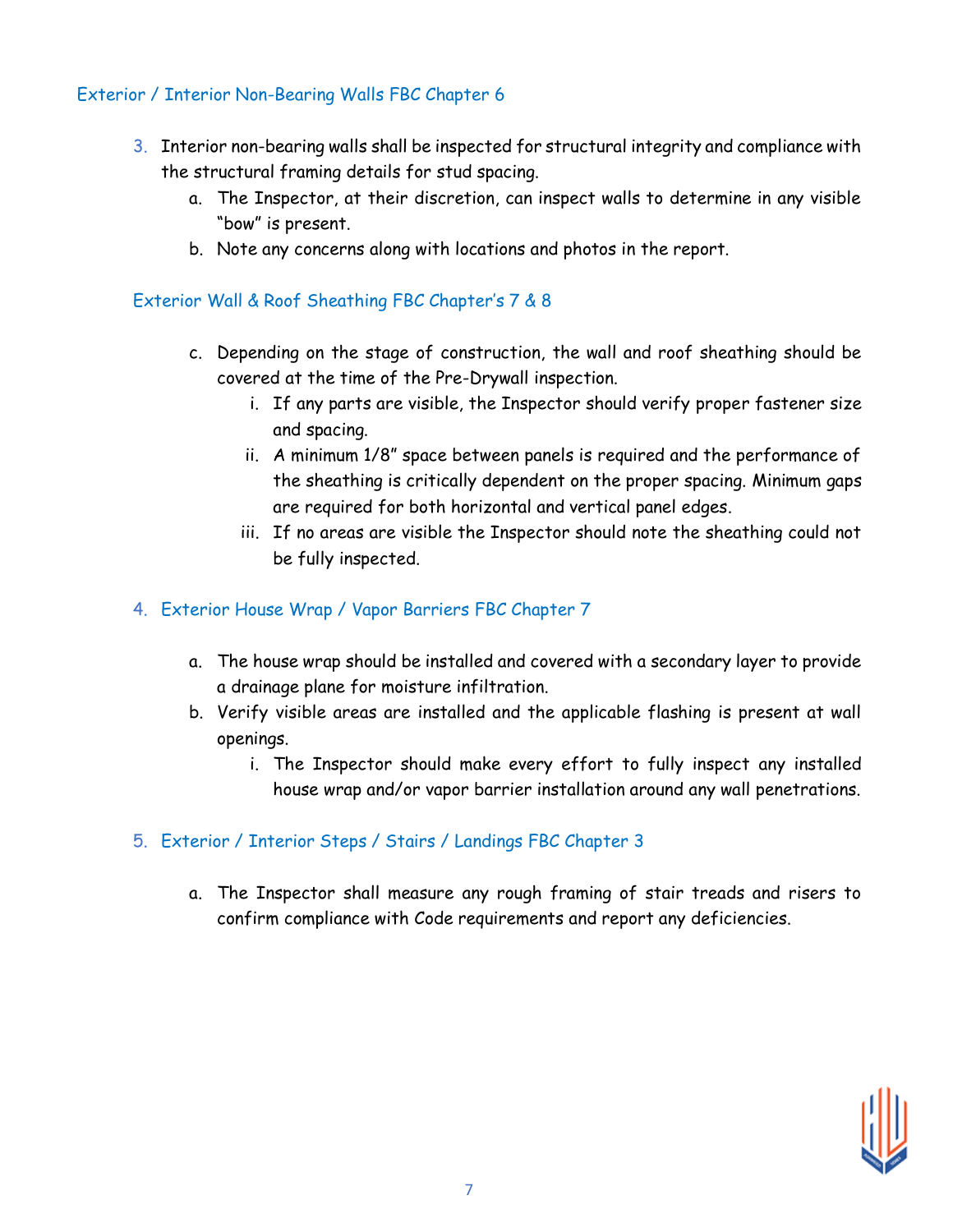# 6. Interior backing / blocking for Cabinets and Installed Features

- a. The Inspector shall inspect the interior walls at kitchen, pantry closets, laundry rooms and other areas as applicable for installation of backing at any type of cabinet or equipment mounting locations.
	- i. Upper cabinets usually have backing installed at 7' AFF and 30" below that. Dimensions may vary if cabinets are taller. The important part is to confirm backing is installed.
	- ii. Backing needed for wood shelving, wall mounted TV's, handrails, etc.

### Required Interior Photos:

- Kitchen walls / cabinet backing
- Plumbing walls
- Exterior walls @ window sills / door openings

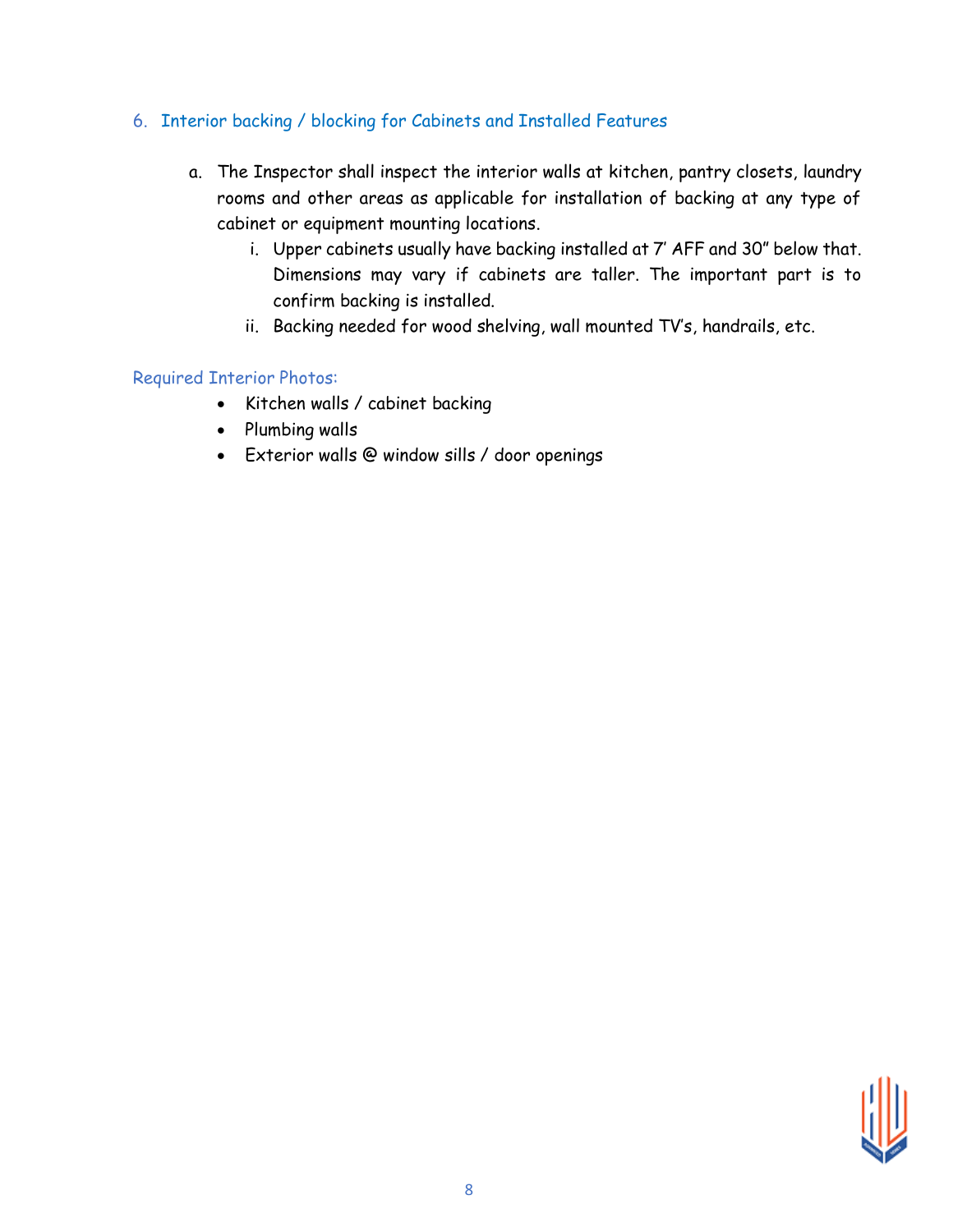# 7. Exterior Wire Lath / Stucco FBC Chapter 7

- a. Inspect all wall openings for proper flashing and drainage to the exterior.
- b. Inspect all roof to wall intersections for proper drainage & flashing.
- c. Inspect all house wraps / substrates for proper installation per manufacturer specifications.
- d. Verify the presence of required accessories for caulk installation around window and door openings.
- e. Exterior wire lath is required by most jurisdictions to be installed per ASTM 1063.
- f. ASTM 1063 requires all accessories to be installed in such a manner that the flanges are completely embedded into the plaster
	- i. The accessories are installed when the wire lath is installed, and it is impossible to embed the flanges. The accessories should be installed after the initial stucco coat which is never done.
- g. The Inspector shall inspect wire lath for compliance with the ASTM standards adopted by the local jurisdiction and report any deficiencies.

# 8. Exterior Siding Other Than Stucco FBC Chapter 7

- a. Inspect all wall openings for proper flashing and drainage to the exterior.
- b. Inspect all roof to wall intersections for proper drainage & flashing.
- c. Inspect all house wraps / substrates for proper installation per manufacturer specifications.
- d. Inspect any installed siding components for proper installation per manufacturer specifications, including flashings, fastener spacing and details.
- e. Verify the presence of required accessories for caulk installation around window and door openings.
- f. Report any deficiencies observed.

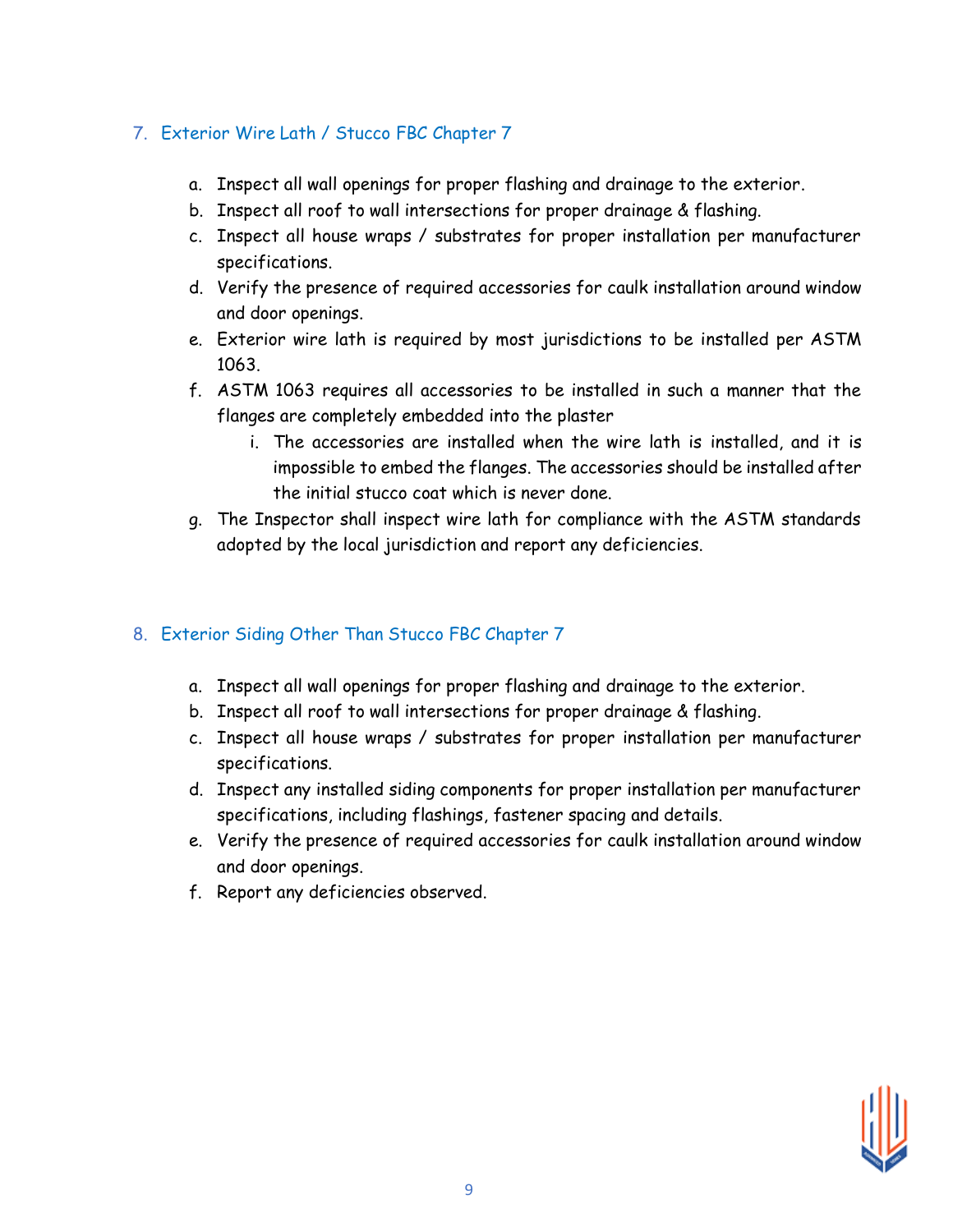# 9. Exterior Windows / Doors / Openings FBC Chapter 6

- a. Inspect all installed windows for smooth operation.
- b. Verify the installed window / door is the same product listed in the approved construction documents.
- c. Verify all fasteners are installed per Florida Notice of Acceptance.
- d. Verify the spacing between wood bucks and frame meets the NoA specifications.
- e. Verify the installed window and door bucks are properly attached to the respective structural wall as required by the approved engineering plans.
- f. Verify any garage door bucks are properly installed per the approved structural engineering plans.
- g. In HVHZ and/or Wind-Borne Debris regions the Inspector shall verify compliance with impact resistance ratings for all windows and doors and that they are compliant with the FL NoA and approved construction plans.
- h. Describe the type of windows.
- i. Report the Florida product approval number for exterior windows & doors.
- j. Report on all concerns observed at the time of inspection.

### Required Photos:

- Window & exterior door product approval stickers
- Listed Window & exterior door product approval on permit documents

# **Author's Note:**

Builders may submit a specific Florida product approval document when they submit their permit packet. In the current market, some products are difficult to procure. Builders may substitute a window or door from a different manufacturer. Our experience is the code inspector doesn't look at the product approvals during their inspection because most windows and doors are installed with little differences.

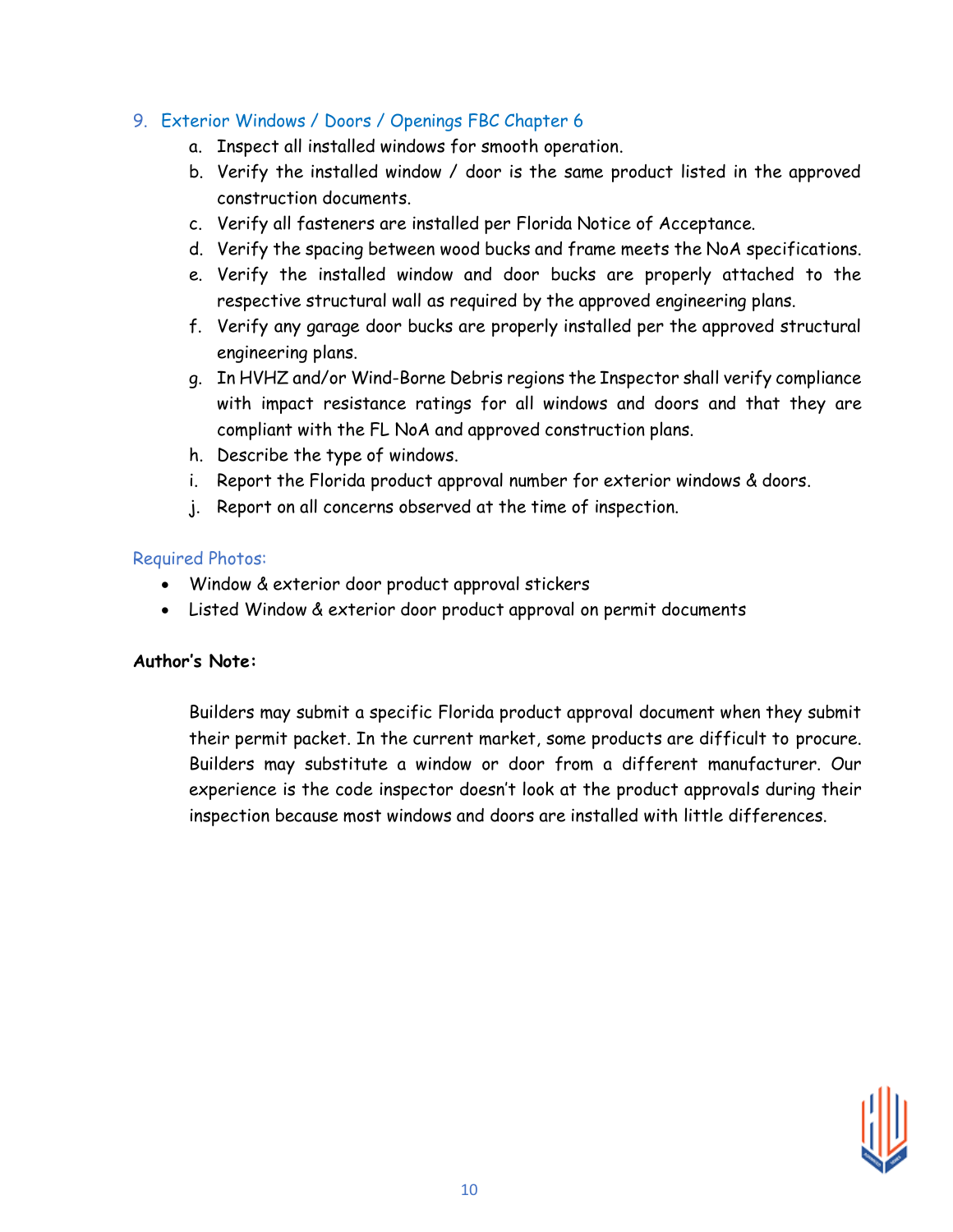### 10. Exterior Grading

- a. At this stage of construction, the site should be at what is referred to as "stucco grade". This is a step in the construction when the framers are completed; the lumber is used and most materials are either removed from the jobsite or stored in the garage. A rough grading is performed so the siding contractors can set up scaffold on a reasonably level ground condition.
- b. The Inspector should review the site survey and note the elevation differences between the finished floor and the exterior site grade.
- c. Review the "Proposed" site elevations with the actual grades and make notes to verify at the final inspection.
- d. In some cases, the customer may be installing a pool and it could be under construction while you are there.
	- i. It is critical to review the pool excavations (if Applicable) to verify the foundations have not been compromised.
- e. Report any obvious grading issues.

### **Author's Note:**

There have been several times the final grades of the site were significantly different than the proposed grades. This can be very costly for the homeowner for several reasons.

For example:

- Proposed grade at rear of property on the site plan (at the time the customer purchased the home) shows an elevation change from the back porch to the finished soil of +/- 8".
- When the final inspection was performed, the actual elevation change is +/- 36".
- Homeowner intends to put a pool in after closing on the house.
- Homeowner is now forced to IMPORT significant amount of fill dirt materials to provide a suitable elevation for the pool on the back of the house.
- The Builder did not disclose this information during the construction process.
- The site survey was never changed; the overall grading of the site development inhibits additional fill dirt to be installed as it will create water runoff to adjacent properties.
- Therefore, in addition to importing fill materials, the homeowner must construct a retaining wall.
- If it was missed by the Inspector, potential for lawsuits increase.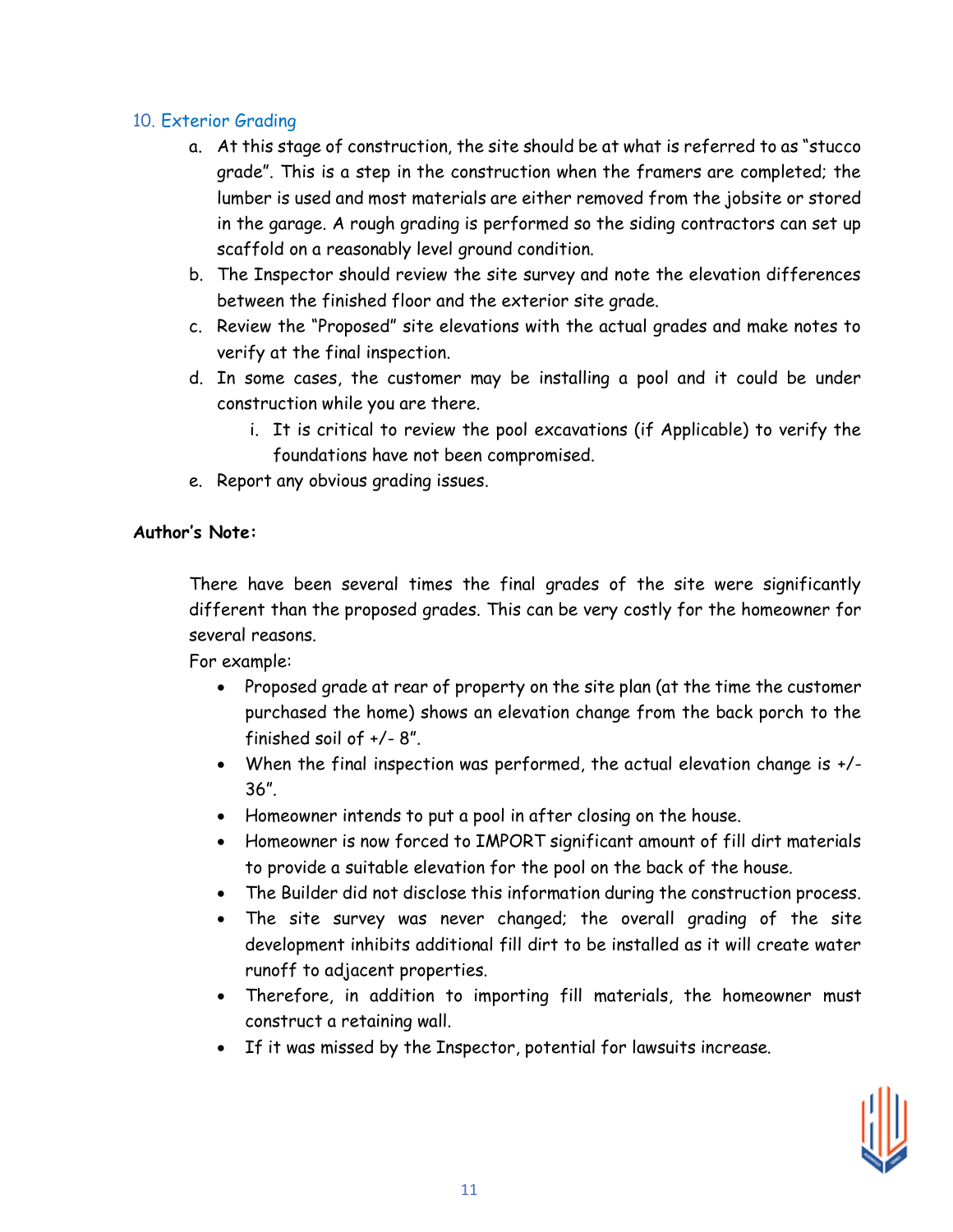## 11. Site Utilities

- a. The Inspector shall inspect the water service entrance for proper installation. This includes estimating the depth of burial is below the frost line (if applicable).
- b. The Inspector shall observe installed pressure gauges and record the pressures at time of inspection.
- c. The Inspector shall inspect any sewer service lines for proper installation and verify cleanouts are installed at the property line and adjacent to the structure.
- d. The Inspector shall inspect any visible gas piping and meters for proper location and note the tracer wire is installed on the buried piping.
- e. The Inspector shall inspect any visible electrical conduits for proper installation; verify grounding electrode is installed near electrical panel.
- f. Report all concerns observed at the time of inspection.

# 12. Rough Framing System Materials & Installation FBC Chapter 6 & 8

- a. The Inspector shall inspect the exterior load bearing walls for compliance with the approved construction plans including but not limited to:
	- i. Stud size, bearing points, multi stud groups and spacing requirements
	- ii. Header sizes for wall openings
	- iii. Continuous load paths
	- iv. Required hold downs / uplift connectors
	- v. Shear wall components
	- vi. Attachment to any masonry or concrete systems
	- vii. Fastener spacing for multi ply framing members
	- viii. Overall condition of materials and installation for good and workmanlike installation
	- ix. Excessive fungal growth / elevated moisture levels on framing materials
	- x. Evidence of termite treatment
- b. The Inspector shall inspect the floor framing systems for compliance with the approved construction plans including but not limited to:
	- i. Bearing points
	- ii. Truss engineering / permanent bracing
	- iii. Hold downs
	- iv. Fastener spacing of multi-ply members
	- v. Proper installation of any metal hangers or metal connectors
	- vi. Drilling, Cutting or Notching that is excessive and/or non-compliant
	- vii. Wood floor sheathing for proper installation with adhesives; spacing between panels and adequate screw patterns
	- viii. Excessive loading of the floor system with construction materials
	- ix. Installation of any strongbacks to help stabilize the floor systems
- c. The Inspector shall inspect the roof framing components for compliance with the structural plans and truss installation package including but not limited to:



i. Roof to wall attachments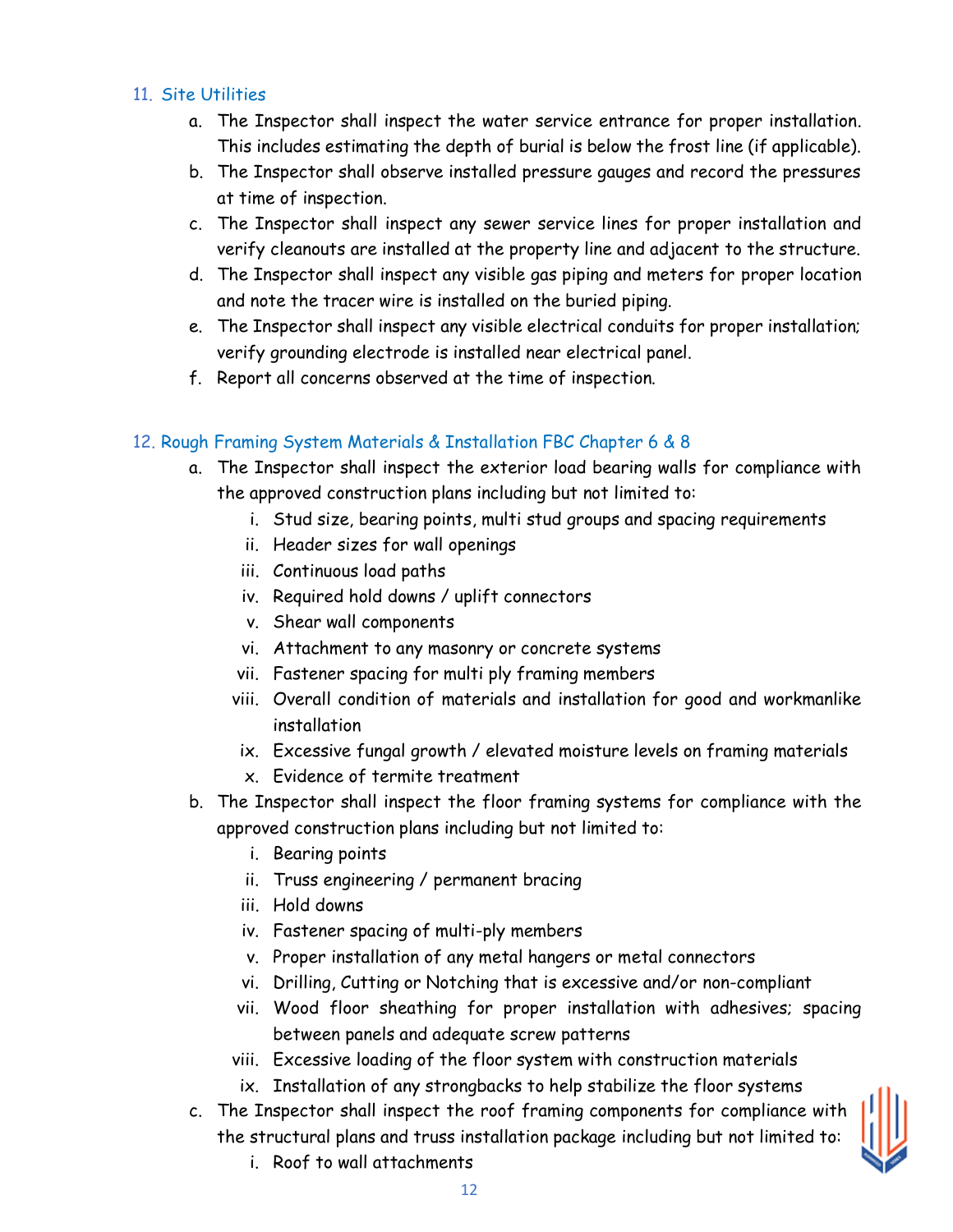- ii. Truss engineering / permanent bracing
- iii. Metal plate connectors
- iv. Damage to truss materials
- v. Excessive moisture / fungal growth
- vi. Roof structural sheathing
- vii. Roof over framing for dormers, gables etc….
- viii. Truss bearing points
- ix. Continuous load path connections
- x. Attic ventilation openings and access locations
- d. The Inspector shall inspect the interior wall framing for compliance with the approved construction documents.
	- i. Verify walls are secured to the foundation / floors and ceiling for proper stabilization.
	- ii. Inspect for damaged framing members caused by the MEP trades.
	- iii. Verify all vertical MEP rough-ins are inside the respective wall lines and do not protrude into the finished drywall.
	- iv. Verify all nail plates are installed where applicable.
	- v. Verify all fire stop / draft stop is completed.
- e. The Inspector shall describe the roof structural components.
- f. The Inspector shall describe the method used to inspect the roof.
- g. The Inspector shall report the type of roof to wall connections.
- h. The Inspector shall report:
	- i. any elevated moisture levels
	- ii. excessive algae growth
	- iii. damaged structural framing members
	- iv. improper / incomplete structural framing / truss engineering
	- v. any concerns noted at the time of inspection

# Required Photos:

- Representative number of roof structural framing system
- Representative number of roof to wall attachments
- Representative number of gable end bracing

# **Author's Note**:

Framing is one of the more complex systems of the home building process and requires a significant amount of time to understand and comprehend complex framing systems.

The Inspector should spend time educating themselves on specific framing details. Understanding how to read truss engineering; load bearing points; uplift requirements; shear walls and general framing requirements is critical to the inspection process.

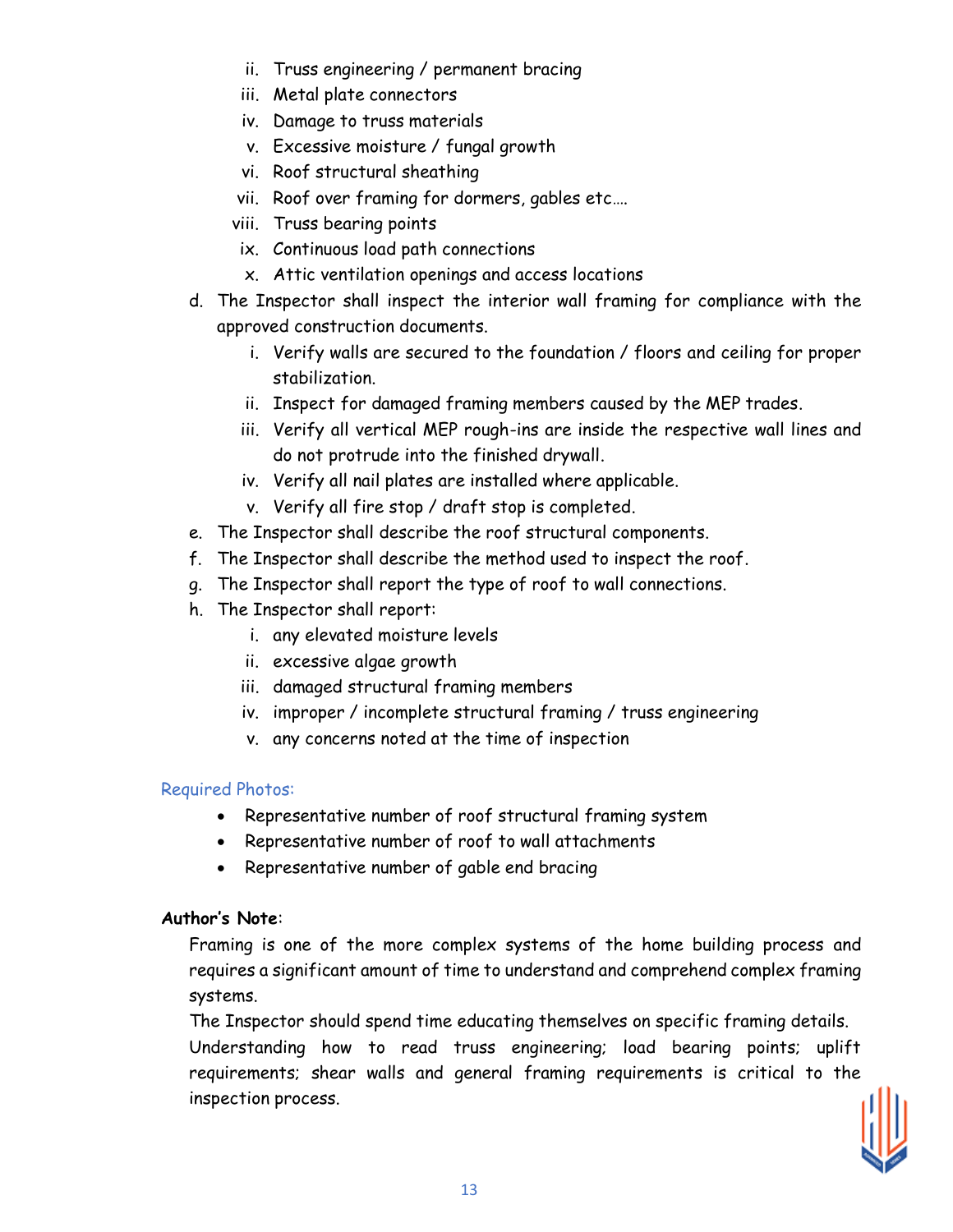# 13. Roof Dry-In & Flashings FBC Chapter 9

- a. The Inspector should make every effort to walk the roof surfaces unless conditions are unsafe, builder prohibits walking roof, roof slope is too steep or walking the roof surfaces will cause damage to the materials.
- b. The Inspector shall inspect the roof dry-in for installation compliance with manufacturer specifications including but not limited to:
	- i. Fastener spacing
	- ii. Overlaps
	- iii. Flashing of roof penetrations
	- iv. Roof to wall flashings
	- v. Valley flashings
	- vi. Drip edge installation
	- vii. Bump out flashings
	- viii. Exposure limitations
- c. The Inspector shall describe the roof underlayment and visible valley flashings.
- d. Report all areas that may be suspect and/or non-compliant.

#### **Author's Note:**

During the pre-drywall stage of construction, the roof coverings may or may not be installed. Most Builders will have a policy that prevents walking the roof when you do a final inspection. They usually don't have any policies preventing that on a pre-drywall inspection.

The Inspector should be familiar with various types of roof coverings and the specific underlayment required for installation of shingles, tile and metal roof coverings.

The codes usually refer to manufacturer specifications for underlayment and roof coverings. The Architectural drawings may have specific details that may be more stringent than the manufacturer specifications.

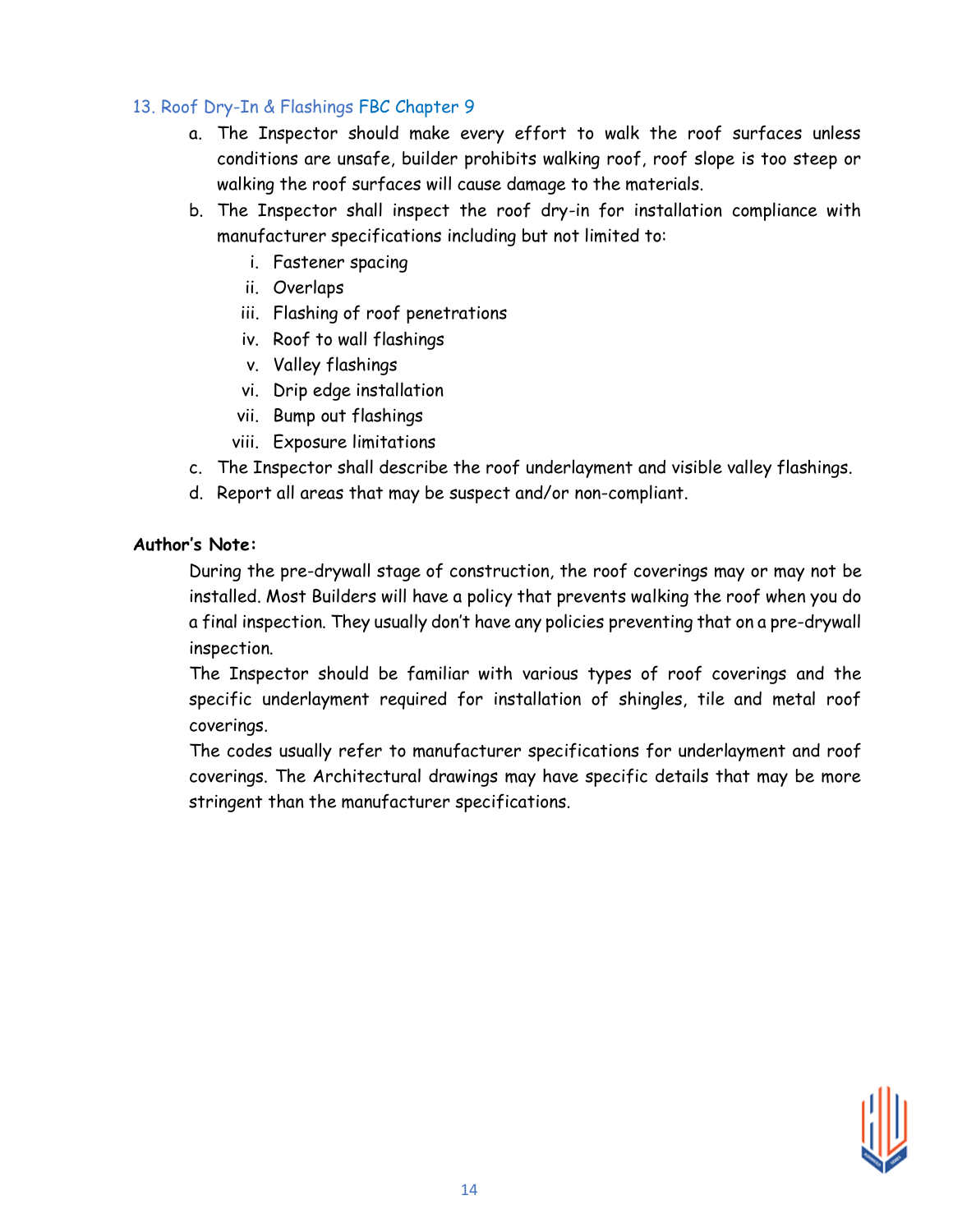# 14. Roof Coverings FBC Chapter 9

- a. The Inspector should make every effort to walk the roof surfaces unless conditions are unsafe, builder prohibits walking roof, roof slope is too steep or walking the roof surfaces will cause damage to the materials.
- b. The Inspector shall inspect the roof coverings for compliance with manufacturer specifications and codes including but not limited to:
	- i. Roof to wall flashings
	- ii. Roof penetration flashings
	- iii. Finished roof surfaces
	- iv. Finished valleys
	- v. Attic ventilation
- c. The Inspector shall describe the roof covering materials
- d. The Inspector shall report the roof covering Florida product approval numbers.
- e. Inspector shall report any exposed fasteners, damaged materials, improper flashings, improper fastening, dead valleys, problematic areas and/or other concerns observed at the time of inspection.

# Required Roof Photos:

- All roof slopes
- Roof covering product approval number on permit
- Roof covering product approval number of installed materials
- Representative number of roof to wall flashings
- Any dead valley locations

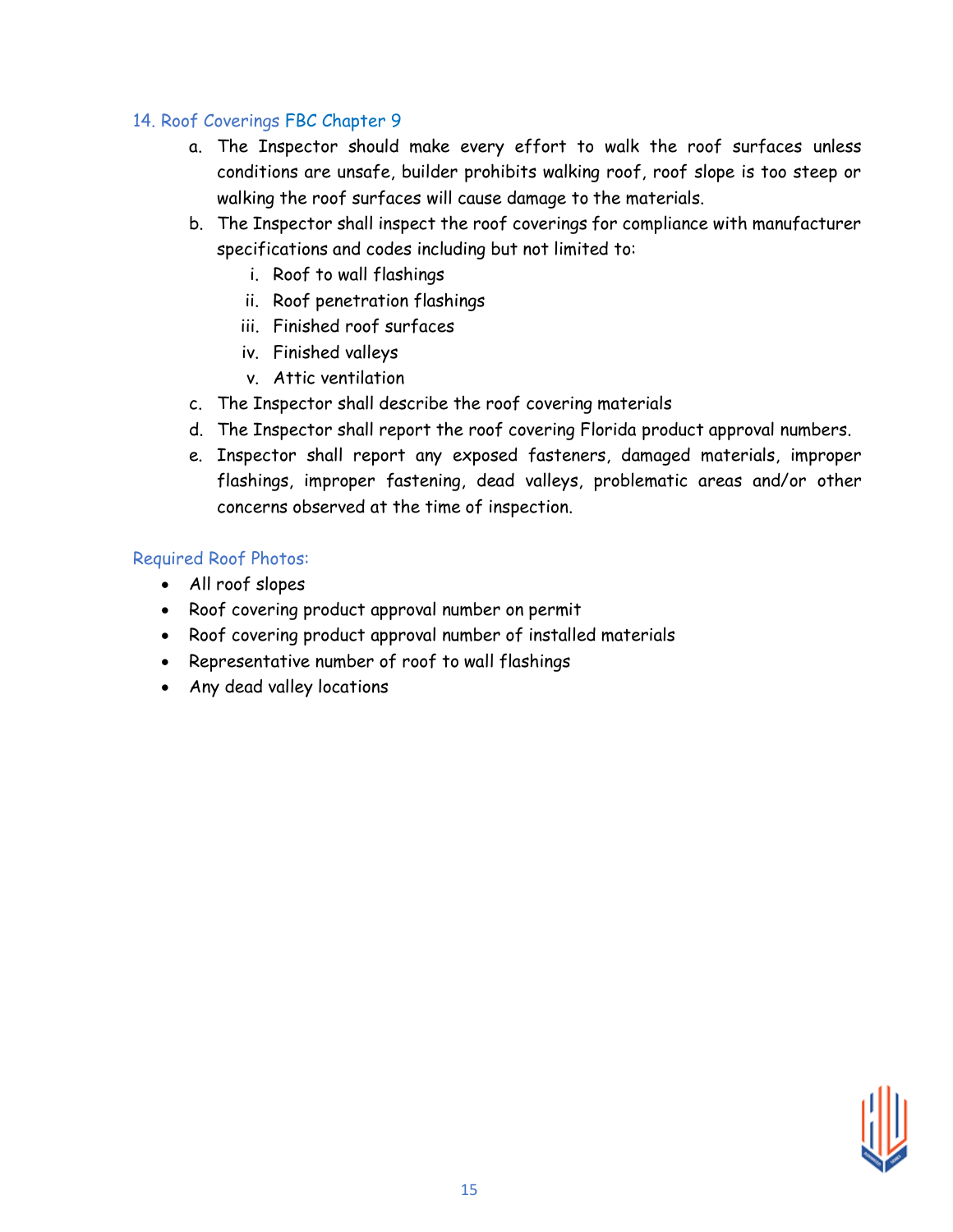# 15. Plumbing Rough-in / Tub Set FBC Chapter 25 - 32

- a. The Inspector shall inspect the visible rough plumbing for compliance with the approved construction documents and manufacturer specifications.
- b. Inspect the water supply piping for pressurization and report on the system holding pressure or not.
- c. Inspect the location of all fixtures to ensure water supply piping is installed with hot and cold on the correct side of the fixture.
- d. Inspect the DWV piping for head pressure and report on the system holding pressure or not.
- e. Inspect all installed shower pans for proper installation.
- f. Verify all water closets have proper clearances on the sides and front.
- g. Verify all visible drain piping is properly sloped for positive drainage.
- h. Verify DWV system is properly vented in accordance with the approved plans.
- i. Inspect all built in nooks / seats at walk in showers for any potential issues.
- j. Verify location of all exhaust fans required at bathrooms and they are properly vented.
- k. Describe the type of water supply piping inside the house.
- l. Describe the type of DWV piping inside the house.
- m. Report any concerns observed at the time of inspection.

#### Required Plumbing Photos:

- Water service entrance
- Pressure gauge reading of water service piping
- DWV cleanout at exit of the building
- Visible DWV piping under bathrooms
- Tub / Shower Units and applicable drains
- Water heater location

#### 16. Gas Piping Rough-in FBC Chapter 24

- a. The Inspector shall inspect all gas piping for proper installation including but not limited to:
	- i. Proper bonding to electrical system
	- ii. Location of required shut off valves
	- iii. Sediment traps if applicable
	- iv. Meter locations
	- v. Gas service entrance and wire tracer
- b. Report any concerns observed at the time of inspection.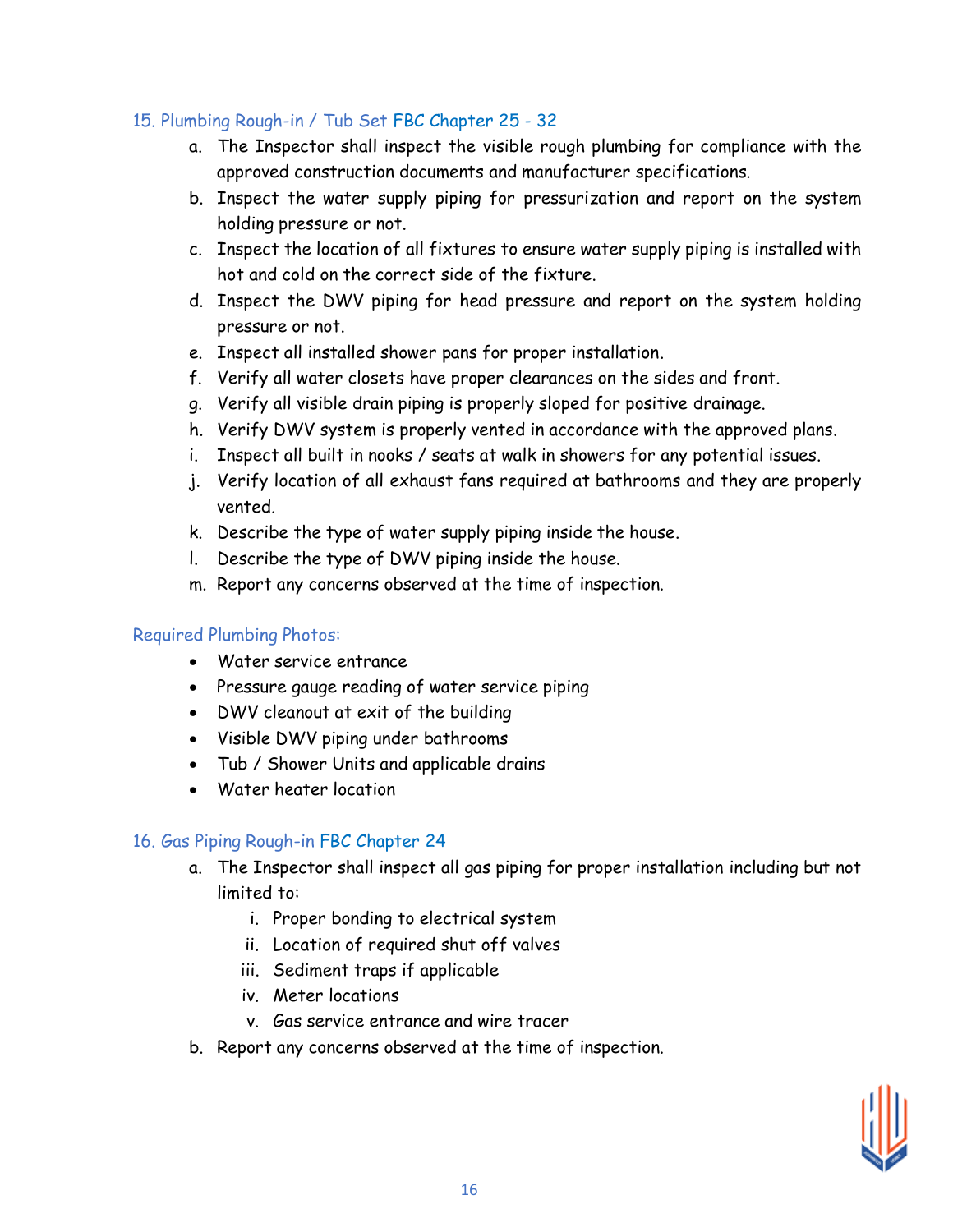# 17. HVAC Rough-in FBC Chapter's 12 - 19

- a. The Inspector shall inspect the installation of the HVAC ducts for compliance with the approved duct design and manufacturer specifications.
- b. Inspect the return air path and installation of transfer ducts.
- c. Inspect the installation of the condensate drain system.
- d. Inspect the installation of refrigerant piping.
- e. Inspect the control wiring from outdoor unit to air handler.
- f. Inspect the exhaust systems for proper installation including the:
	- i. Clothes dryer exhaust
	- ii. Bathroom exhaust fans
	- iii. Kitchen exhaust hoods
- g. Describe location of HVAC equipment.
- h. Describe the energy source.
- i. Report any locations where ducts are restricted, sagging, not fully extended, not sealed or otherwise deficient.
- j. Report any excessive exhaust lengths and / or excessive bends

# Required Photos:

- Interior unit locations
- Outdoor unit locations
- Condensate drain
- Representative number of duct system photos
- Dryer exhaust route

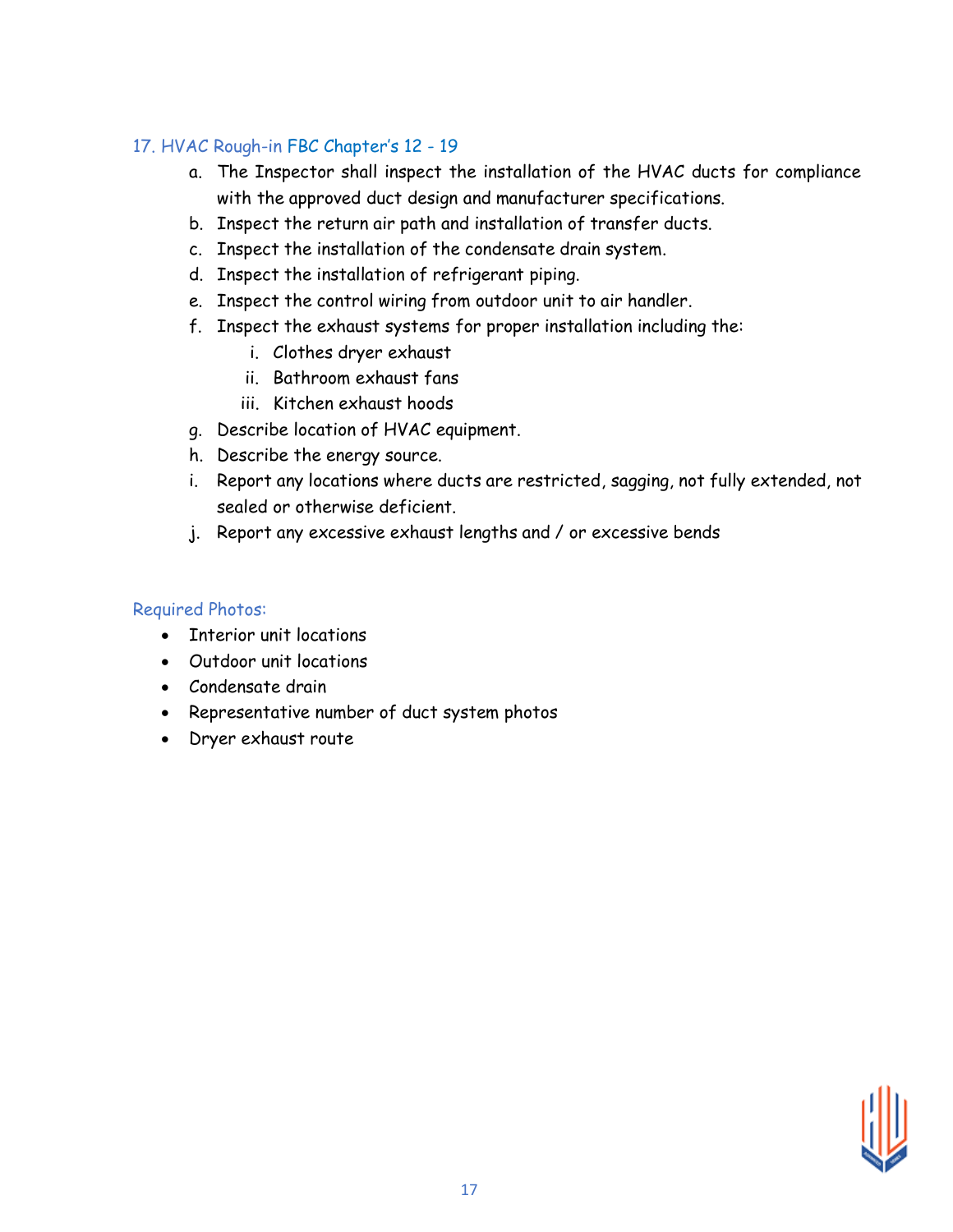# 18. Electrical Rough-in FBC Chapter's 34 - 41

- a. The Inspector shall inspect the installation of the rough electrical for compliance with the approved plans including but not limited to:
	- i. Main & Service entrance conductors
	- ii. Main & Service panels
	- iii. Grounding conductors & grounding electrode system
	- iv. Equipment bonding
	- v. Branch circuit wiring
	- vi. Interior of electrical panels
- b. The Inspector shall inspect the grounding and neutral conductors inside the rough-in boxes are made up.
- c. The Inspector shall inspect rough-in boxes for over fill conditions.
- d. The Inspector shall inspect kitchen area for minimum of 2 individual circuits.
- e. The Inspector shall inspect ceiling boxes and report the rating of the fan box.
- f. The Inspector shall inspect and verify the presence of required smoke / carbon monoxide detectors have been installed and wiring is interconnected.
- g. The Inspector shall verify specific locations have the required devices (receptacles / switches) per NEC requirements including but not limited to:
	- i. Kitchen countertops
	- ii. Bathrooms
	- iii. Exteriors / Garages
	- iv. Interior walls
	- v. Equipment
	- vi. Appliances
- h. The Inspector shall describe:
	- i. the service entrance conductors
	- ii. location of main & service panels
	- iii. wiring type
	- iv. electrical panel manufacturer
- i. The Inspector shall report any concerns observed at the time of inspection.